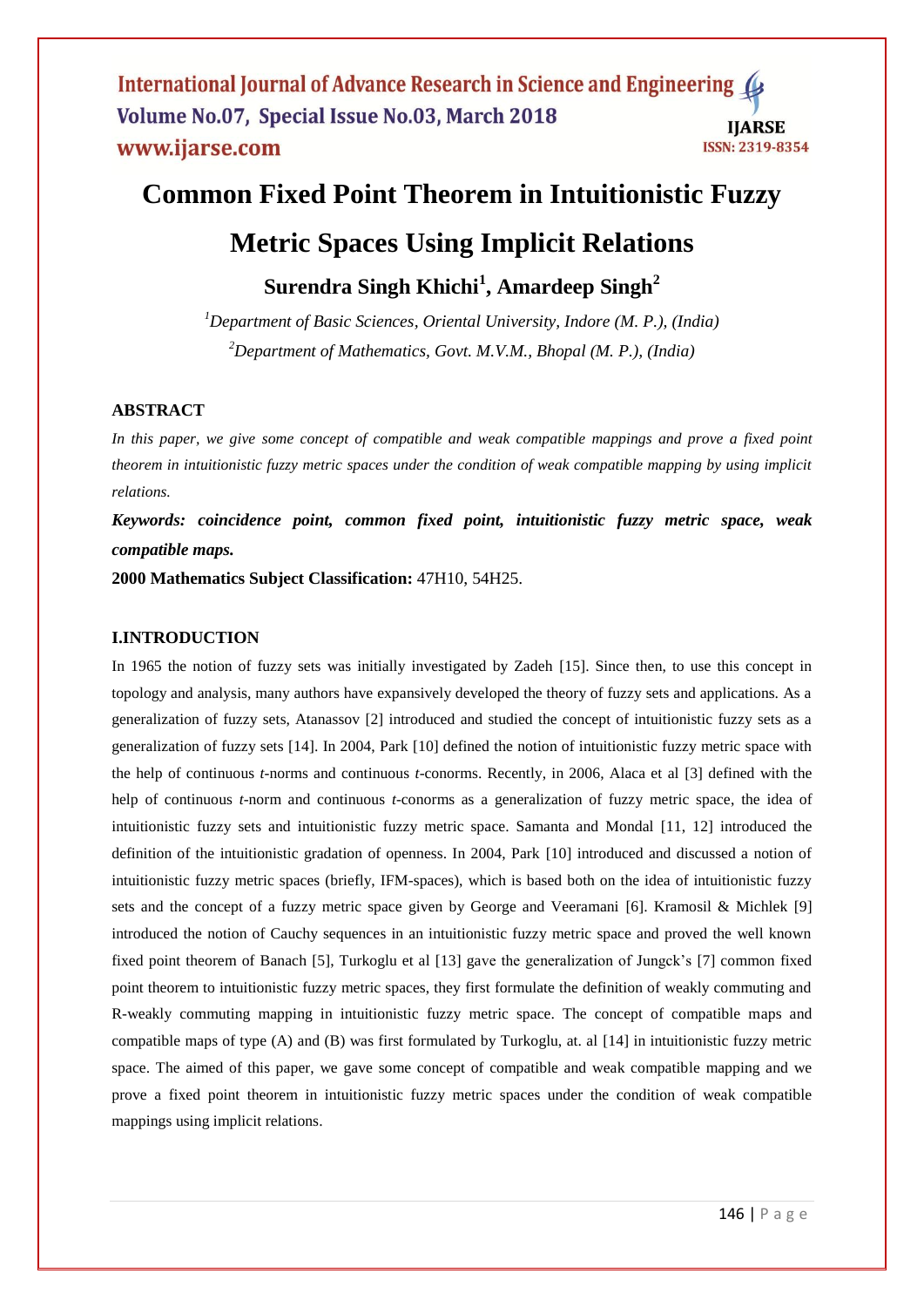## **II. PRELIMINARIES**

**DEFINITION** (2.1)[10]: A binary operation \*: [0, 1]  $\times$  [0, 1]  $\rightarrow$  [0, 1] is continuous t-norm if \* is satisfying

the following conditions:

- (i) \* is commutative and associative;
- $(ii)$  \* is continuous;
- (iii)  $a * 1 = a$  for all  $a \in [0, 1]$ ;

(iv) a \*  $b \le c$  \* d whenever a  $\le c$  and  $b \le d$  for all a, b, c,  $d \in [0, 1]$ .

**DEFINITION** (2.2)[10]: A binary operation  $\Diamond$ : [0, 1]  $\times$  [0, 1]  $\rightarrow$  [0, 1] is continuous t-conorm if  $\Diamond$  is satisfying

the following conditions:

(i)  $\Diamond$  is commutative and associative;

(ii)  $\Diamond$  is continuous;

(iii)  $a \lozenge 0$  = a for all  $a \in [0, 1]$ ;

(iv) a  $\Diamond$  b  $\geq$  c  $\Diamond$  d whenever a  $\leq$  c and b  $\leq$  d for all a, b, c, d  $\in$  [0, 1].

**DEFINITION (2.3)[4]:** A 5-tuple (X, M, N,  $\ast$ ,  $\Diamond$ ) is said to be an intuitionistic fuzzy metric space if X is an arbitrary set, \* is a continuous t-norm,  $\Diamond$  is a continuous t-conorm and M, N are fuzzy sets on  $X^{2} \times (0, \infty)$ satisfying the following conditions:

(i)  $M(x, y, t) + N(x, y, t) \le 1$  for all  $x, y \in X$  and  $t > 0$ ;

(ii)  $M(x, y, 0) = 0$  for all  $x, y \in X$ ;

(iii)  $M(x, y, t) = 1$  for all  $x, y \in X$  and  $t > 0$  if and only if  $x = y$ ;

(iv)  $M(x, y, t) = M(y, x, t)$  for all  $x, y \in X$  and  $t > 0$ ;

(v) M(x, y, t) \* M(y, z, s)  $\leq M(x, z, t + s)$  for all x, y,  $z \in X$  and s,  $t > 0$ ;

(vi) For all x,  $y \in X$ ,  $M(x, y, \cdot)$ :  $[0, \infty) \rightarrow [0, 1]$  is continuous;

(vii)  $\lim_{t\to\infty} M(x, y, t) = 1$  for all x,  $y \in X$  and  $t > 0$ ;

(viii)  $N(x, y, 0) = 1$  for all  $x, y \in X$ ;

(ix)  $N(x, y, t) = 0$  for all  $x, y \in X$  and  $t > 0$  if and only if  $x = y$ ;

(x)  $N(x, y, t) = N(y, x, t)$  for all  $x, y \in X$  and  $t > 0$ ;

(xi) N(x, y, t)  $\Diamond$  N(y, z, s)  $\geq$  N(x, z, t + s) for all x, y, z $\in$  X and s, t > 0;

(xii) For all x,  $y \in X$ ,  $N(x, y, \cdot) : [0, \infty) \rightarrow [0, 1]$  is continuous;

(xiii)  $\lim_{x\to\infty} N(x, y, t) = 0$  for all x, y in X;

Then  $(M, N)$  is called an intuitionistic fuzzy metric on X. The functions  $M(x, y, t)$  and  $N(x, y, t)$  denote the degree of nearness and the degree of non-nearness between x and y with respect to t, respectively.

**REMARK** (2.1): Every fuzzy metric space  $(X, M, *)$  is an intuitionistic fuzzy metric space of the form  $(X, M, 1-M, *, \lozenge)$  such that t-norm \* and t-conorm  $\lozenge$  are associated as  $x \lozenge y = 1 - (1-x) * (1-y)$  for all  $x, y \in X$ .

**REMARK** (2.2): In intuitionistic fuzzy metric space X,  $M(x, y, \cdot)$  is non-decreasing and  $N(x, y, \cdot)$  is non-increasing for all  $x, y \in X$ .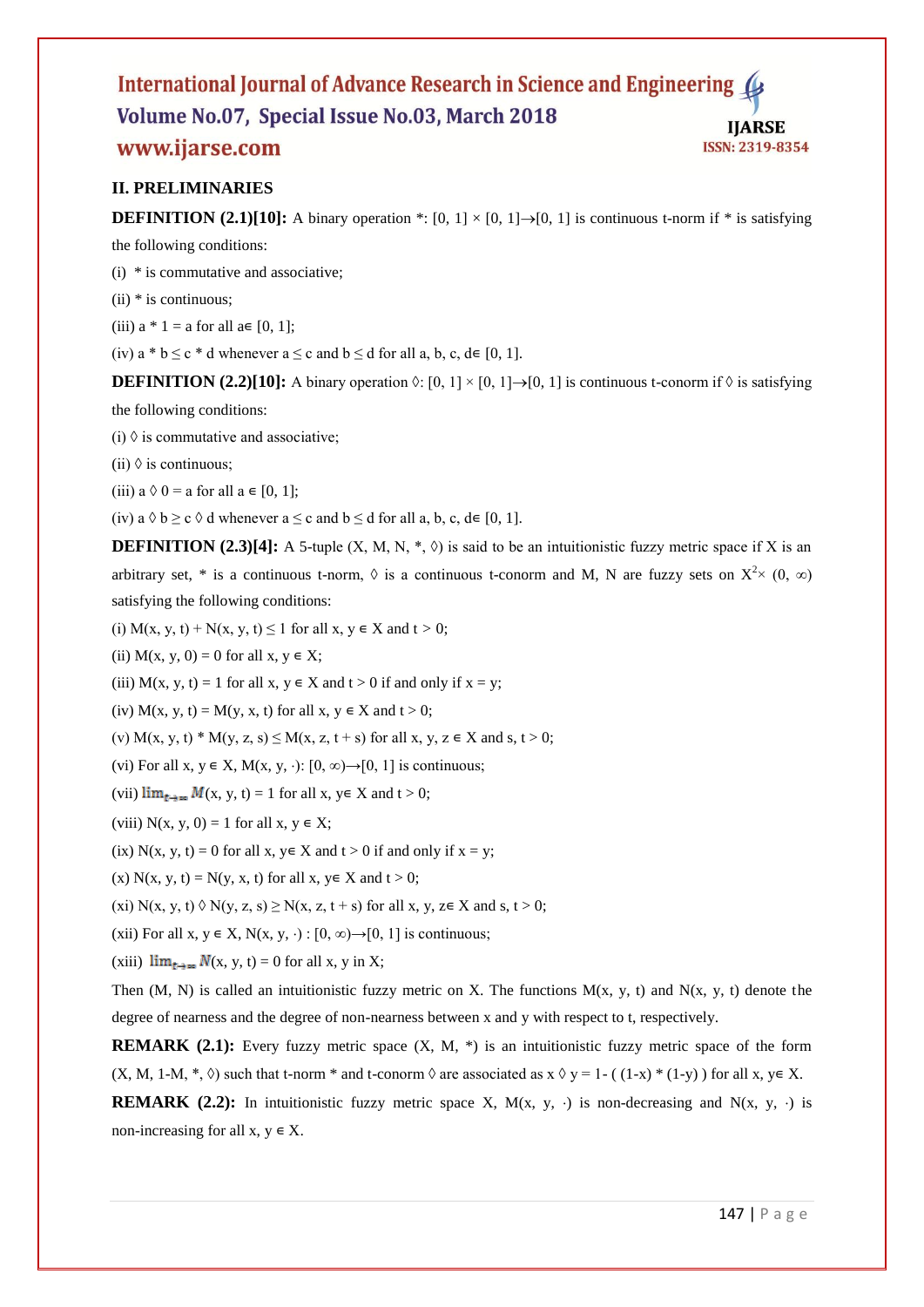**EXAMPLE** (2.1): Let  $(x, d)$  be a metric space, define t-norm  $a * b = min \{a, b\}$  and t-conorm  $a \Diamond b = \max \{a, b\}$  and for all  $x, y \in X$  and  $t > 0$ ,

$$
M_{d}(x, y, t) = \frac{t}{t + d(x, y)}, N_{d}(x, y, t) = \frac{d(x, y)}{t + d(x, y)}
$$

Then  $(X, M, N, *$ ,  $\Diamond)$  is an intuitionistic fuzzy metric space. We call this intuitionistic fuzzy metric  $(M, N)$ induced by the metric d the standard intuitionistic fuzzy metric.

**DEFINITION (2.4)[4]:** Let  $(X, M, N, *, \Diamond)$  be an intuitionistic fuzzy metric space. Then

(a) a sequence  $\{x_n\}$  in X is said to be Cauchy sequence if, for all  $t > 0$  and  $p > 0$ ,

 $\lim_{n \to \infty} M(x_{n+p}, x_n, t) = 1$ ,  $\lim_{n \to \infty} N(x_{n+p}, x_n, t) = 0$ .

(b) a sequence  $\{x_n\}$  in X is said to be convergent to a point  $x \in X$  if, for all  $t > 0$ ,  $\lim_{n\to\infty} M(x_n, x, t) = 1, \lim_{n\to\infty} N(x_n, x, t) = 0.$ 

Since  $*$  and  $\Diamond$  are continuous, the limit is uniquely determined from (v) and (xi) of definition (3), respectively.

**DEFINITION** (2.5)[4]: An intuitionistic fuzzy metric space  $(X, M, N, *, \Diamond)$  is said to be complete if and only if every Cauchy sequence in X is convergent.

**DEFINITION** (2.6)[14]: Let A and B be mappings from an intuitionistic fuzzy metric space  $(X, M, N, *, \lozenge)$ into itself. Then the maps A and B are said to be compatible if, for all  $t > 0$ ,

 $\lim_{n\to\infty} M(ABx_n, BAx_n, t) = 1$  and  $\lim_{n\to\infty} N(ABx_n, BAx_n, t) = 0$ 

whenever  $\{x_n\}$  is a sequence in X such that  $\lim_{n\to\infty} Ax_n = \lim_{n\to\infty} Bx_n = x$  for some  $x \in X$ .

**DEFINITION** (2.7)[8]: Two self maps A and B in a intuitionistic fuzzy metric space  $(X, M, N, *, \Diamond)$  is said to be weak compatible if they commute at their coincidence points. i.e.  $Ax = Bx$  for some x in X, then  $ABx = BAx$ .

**DEFINITION** (2.8)[6]: Let  $(X, M, N, * \lozenge)$  be an intuitionistic fuzzy metric space. A and B be self maps in X. Then a point x in X is called a coincidence point of A and B iff  $Ax = Bx$ . In this case  $y = Ax = Bx$  is called a point of coincidence of A and B.

It is easy to see that two compatible maps are weakly compatible but converse is not true.

**DEFINITION** (2.9)[1]: Two self maps A and B in a intuitionistic fuzzy metric space  $(X, M, N, *, \Diamond)$  is said to be occasionally weakly compatible (owc) iff there is a point x in X which is coincidence point of A and B at which A and B commute.

**LEMMA** (2.1)[4]: Let  $(X, M, N, *, \lozenge)$  be an intuitionistic fuzzy metric space and  $\{y_n\}$  be a sequence in X. if there exists a number  $k \in (0, 1)$ , such that  $M(y_{n+2}, y_{n+1}, kt) \geq M(y_{n+1}, y_n, t)$  and  $N(y_{n+2}, y_{n+1}, kt) \leq N(y_{n+1}, y_n, t)$ for all  $t > 0$  and  $n = 1, 2, \ldots$ , then  $\{y_n\}$  is a Cauchy sequence in X.

**LEMMA** (2.2)[13]: Let  $(X, M, N, *, \Diamond)$  be an intuitionistic fuzzy metric space and for all x, y in X, t > 0 and if there exists a number k∈ (0, 1), M(x, y, kt)  $\geq M(x, y, t)$  and N(x, y, kt)  $\leq N(x, y, t)$ , then x = y.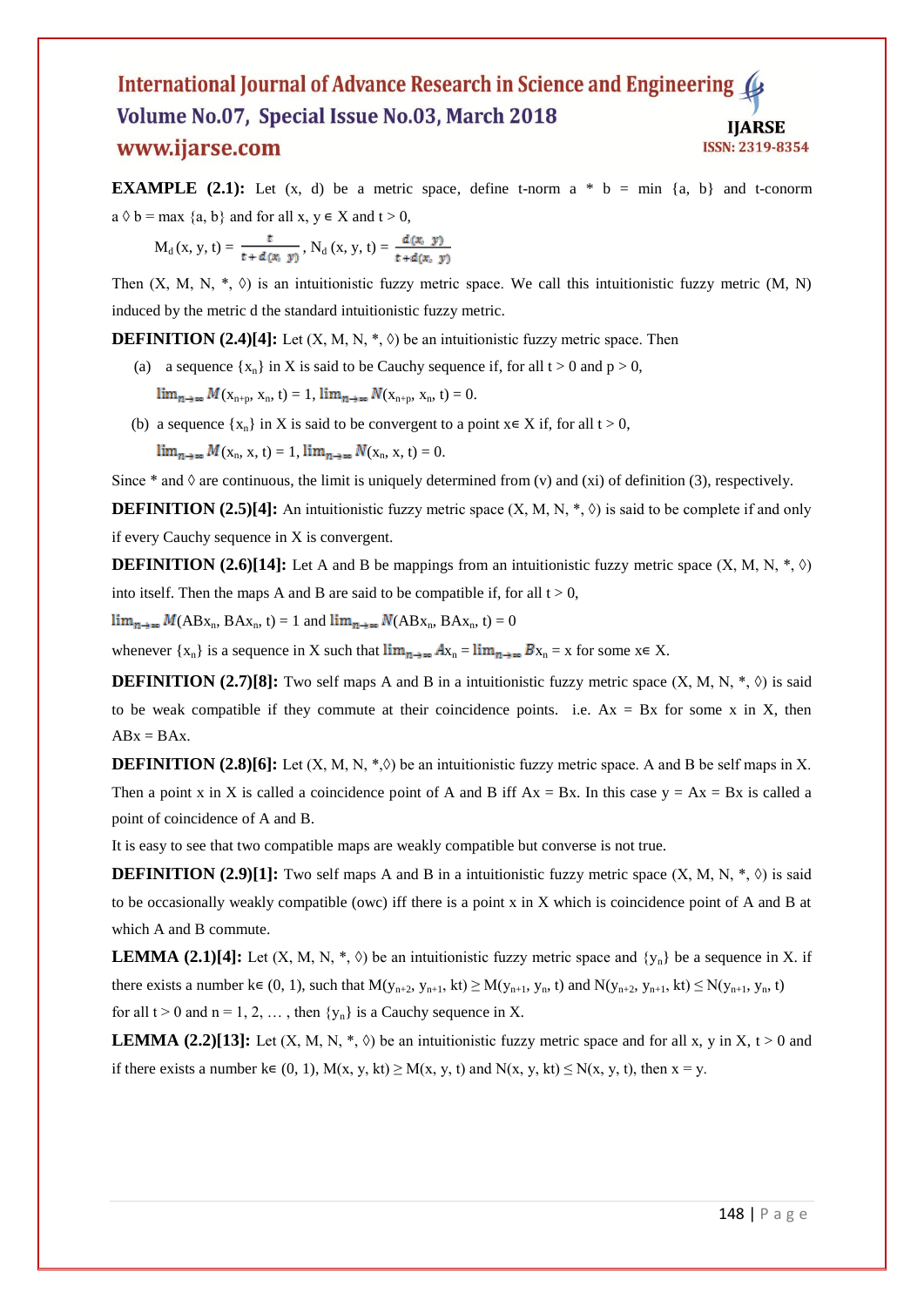## **III.MAIN RESULT**

**IMPLICIT RELATIONS:** Let  $\phi$  be the set of all continuous and increasing functions  $\phi$ : [0, 1]  $\rightarrow$  [0, 1], in each coordinate and  $\phi(t) > t$  for all  $t \in [0, 1)$ . And also let  $\psi$  be the set of all continuous and decreasing functions  $\psi : [0, 1] \rightarrow [0, 1]$  in each coordinates and  $\phi(t) < t$ , for all  $t \in [0, 1)$ .

**THEOREM (3.1):** Let  $(X, M, N, *, \Diamond)$  be an intuitionistic fuzzy metric space. Let A, B, S and T be mappings from X into itself satisfying:

 $(3.1)$  S(X)  $\subset$  B(X) and T(X)  $\subset$  A(X);

 $(3.2)$  if one of A(X), B(X), S(X) and T(X) is complete subset of X;

(3.3) A and S have a coincidence point;

(3.4) B and T have a coincidence point;

(3.5) there exists  $k \in (0, \frac{1}{n})$  and t o 0 such that

 $M(Sx, Ty, kt) \geq \phi(Min{M(Ax, By, t), M(Ax, Sx, t), M(By, Ty, t), M(By, Sx, \alpha t), M(Ax, Sy, (2-\alpha)t)})$ 

and  $N(Sx, Ty, kt) \leq \psi(Max\{N(Ax, By, t), N(Ax, Sx, t), N(By, Ty, t), N(By, Sx, \alpha t), N(Ax, Sy, (2-\alpha)t)\})$ 

for all x,  $y \in X$ ,  $\alpha \in (0, 2)$  and  $\phi \in \phi$ ,  $\psi \in \psi$ . If the pair  $(A, S)$  and  $(B, T)$  are weakly compatible then A, B, S and T have a unique common fixed point in X.

**PROOF:** Since we have  $S(X) \subset B(X)$  and  $T(X) \subset A(X)$ , so we define two sequences  $\{x_n\}$  and  $\{y_n\}$  in X such that  $y_{2n+1} = Sx_{2n} = Bx_{2n+1}, y_{2n+2} = Tx_{2n+1} = Ax_{2n+2}$  (3.6)

Now, we take  $x = x_{2n}$  and  $y = x_{2n+1}$  in (3.5), we get

 $M(Sx_{2n}, Tx_{2n+1}, kt) \geq \phi(Min{M(Ax_{2n}, Bx_{2n+1}, t), M(Ax_{2n}, Sx_{2n}, t), M(Bx_{2n+1}, Tx_{2n+1}, t), M(Bx_{2n+1}, Sx_{2n}, \alpha t),$ 

#### $M(Ax_{2n}, Sx_{2n+1}, (2-\alpha)t)$

and  $N(Sx_{2n}, Tx_{2n+1}, kt) \leq \psi(Max\{N(Ax_{2n}, Bx_{2n+1}, t), N(Ax_{2n}, Sx_{2n}, t), N(Bx_{2n+1}, Tx_{2n+1}, t), N(Bx_{2n+1}, Sx_{2n}, \alpha t),$  $N(Ax_{2n}, Sx_{2n+1}, (2-\alpha)t)\}.$ 

For  $\alpha = 1$  and by (3.6), we get

 $M(y_{2n+1}, y_{2n+2}, kt) \geq \phi(Min\{M(y_{2n}, y_{2n+1}, t), M(y_{2n}, y_{2n+1}, t), M(y_{2n+1}, y_{2n+2}, t), M(y_{2n+1}, y_{2n+1}, \alpha t),$ 

 $M(y_{2n}, y_{2n+2}, (2-\alpha)t)$ 

 $\geq \phi(\text{Min}\{M(y_{2n}, y_{2n+1}, t), M(y_{2n+1}, y_{2n+2}, 1, M(y_{2n}, y_{2n+2}, t)\})$ 

 $\geq \phi(\text{Min}\{M(y_{2n}, y_{2n+1}, t), M(y_{2n+1}, y_{2n+2}, M(y_{2n}, y_{2n+2}, t)\})$ 

 $\geq \phi(\text{Min}\{M(y_{2n}, y_{2n+1}, t), M(y_{2n}, y_{2n+1}, t)\})$ 

 $\geq \phi(M(y_{2n}, y_{2n+1}, t))$ 

and  $N(y_{2n+1}, y_{2n+2}, kt) \leq \psi(Max\{N(y_{2n}, y_{2n+1}, t), N(y_{2n}, y_{2n+1}, t), N(y_{2n+1}, y_{2n+2}, t), N(y_{2n+1}, y_{2n+1}, \alpha t),$ 

 $N(y_{2n}, y_{2n+2}, (2-\alpha)t)$ }

 $\leq \psi(Max\{N(y_{2n}, y_{2n+1}, t), N(y_{2n+1}, y_{2n+2}, 0, N(y_{2n}, y_{2n+2}, t))\})$ 

 $\leq \psi(Max\{N(y_{2n}, y_{2n+1}, t), N(y_{2n+1}, y_{2n+2}, N(y_{2n}, y_{2n+2}, t))\})$ 

 $\leq \psi(\text{Max}\{N(y_{2n}, y_{2n+1}, t), N(y_{2n}, y_{2n+1}, t)\})$ 

 $\leq \psi(N(y_{2n}, y_{2n+1}, t)).$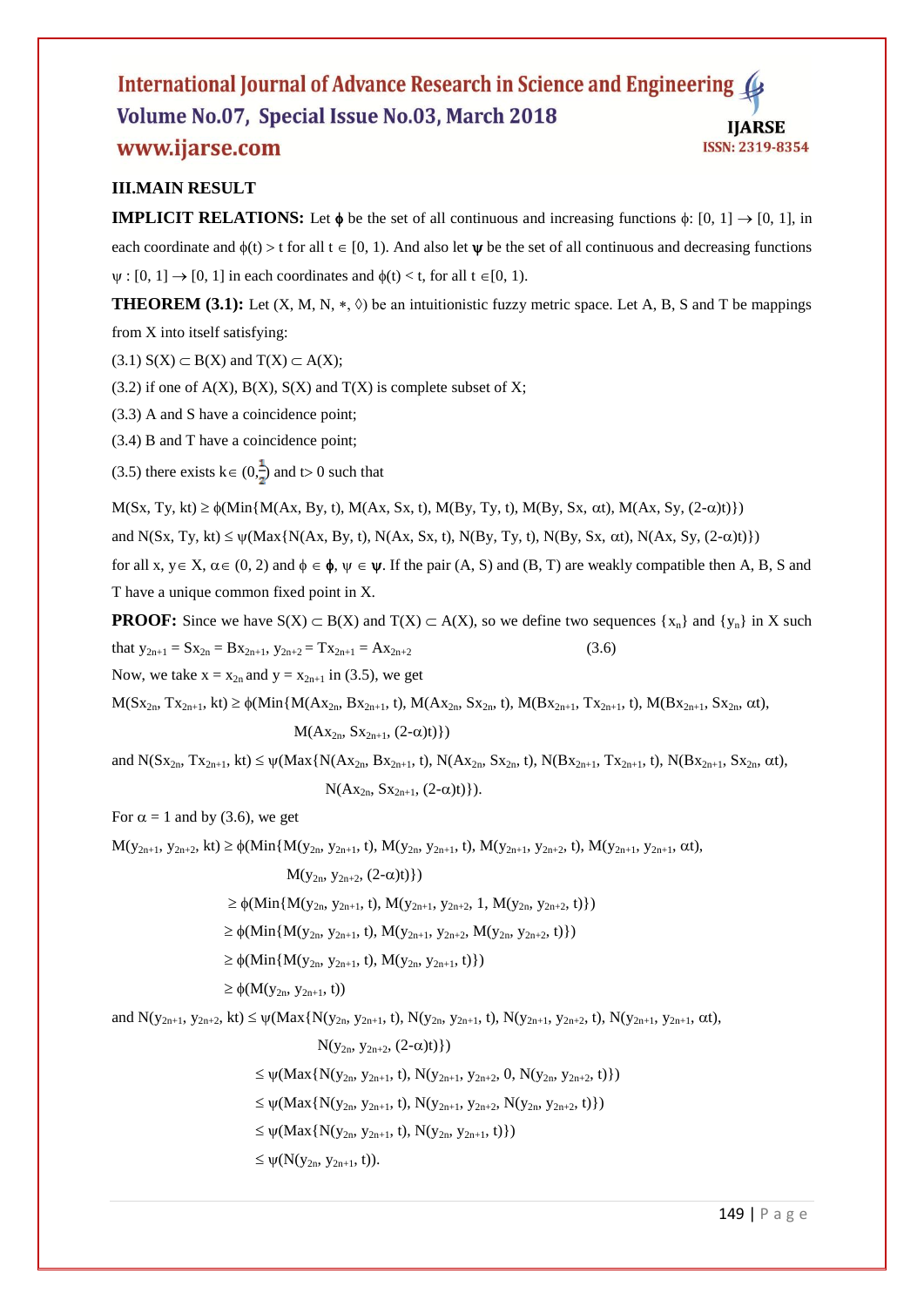In view of  $\phi$  and  $\psi$ , we get

 $M(y_{2n+1}, y_{2n+2}, kt) \ge M(y_{2n}, y_{2n+1}, t)$  and  $N(y_{2n+1}, y_{2n+2}, kt) \le N(y_{2n}, y_{2n+1}, t)$ . By lemma (2.1), we get  $\{y_n\}$  is Cauchy sequence in X and it converges to a point z in X. Therefore, its subsequences  $\{y_{2n}\}, \{y_{2n+1}\}, \{y_{2n+2}\}$  are also converges to a point z in X. That is,  $Ax_{2n+2} = Bx_{2n+1} = Sx_{2n} = Tx_{2n+1} = z$  as  $n \rightarrow \infty$ . Now, we suppose that  $A(X)$  is complete subset of X. Then we get  $Aw = z$ . (3.7) Now, we take  $x = w$  and  $y = x_{2n+1}$  in (3.5), we get  $M(Sw, Tx_{2n+1}, kt) \geq \phi(Min{M(Aw, Bx_{2n+1}, t), M(Aw, Sw, t), M(Bx_{2n+1}, Tx_{2n+1}, t), M(Bx_{2n+1}, Sw, \alpha t)},$  $M(Aw, Sx_{2n+1}, (2-\alpha)t)$ and N(Sw, Tx<sub>2n+1</sub>, kt)  $\leq \psi$ (Max{N(Aw, Bx<sub>2n+1</sub>, t), N(Aw, Sw, t), N(Bx<sub>2n+1</sub>, Tx<sub>2n+1</sub>, t), N(Bx<sub>2n+1</sub>, Sw,  $\alpha$ t),  $N(Aw, Sx_{2n+1}, (2-\alpha)t)\}.$ Taking  $n \rightarrow \infty$ , we get  $M(Sw, z, kt) \geq \phi(Min\{M(xw, z, t), M(Aw, Sw, t), M(z, z, t), M(z, Sw, \alpha t), M(Aw, z, (2-\alpha)t)\})$ and  $N(Sw, z, kt) \leq \psi(Max\{N(Aw, z, t), N(Aw, Sw, t), N(z, z, t), N(z, Sw, \alpha t), N(Aw, z, (2-\alpha)t)\}).$ For  $\alpha = 1$  and by (3.7), we get  $M(Sw, z, kt) \geq \phi(Min{M(z, z, t), M(z, Sw, t), M(z, Sw, t), 1, M(z, Sw, t), M(z, z, t)})$  $\geq \phi(\text{Min}\{1, M(z, Sw, t), M(z, Sw, t), 1\})$  $\geq \phi(M(z, Sw, t))$ and  $N(Sw, z, kt) \leq \psi(Max\{N(z, z, t), N(z, Sw, t), N(z, Sw, t), 0, N(z, Sw, t), N(z, z, t)\})$  $\leq \psi$ (Max{0, N(z, Sw, t), N(z, Sw, t), 0})  $\leq \psi(N(z, Sw, t)).$ In view of  $\phi$  and  $\psi$ , we get M(z, Sw, kt)  $\geq M(z, Sw, t)$  and N(z, Sw, kt)  $\leq N(z, Sw, t)$ By lemma (2.2), we get  $z = Sw$ . That is  $Sw = z = Aw$ . Therefore, w is coincidence point of A and S. Now, since  $S(X) \subset B(X)$ , Therefore,  $z = Sv \in S(X) \subset B(X)$ , this gives  $z \in B(X)$ . Now let  $Bv = z$ , we take  $x = x_{2n}$  and  $y = v$  in (3.5), we get  $M(Sx_{2n}, Tv, kt) \geq \phi(Min\{M(x_{2n}, Bv, t), M(Ax_{2n}, Sx_{2n}, t), M(Bv, Tv, t), M(Bv, Sx_{2n}, \alpha t), M(Ax_{2n}, Sv, (2-\alpha)t)\})$ and  $N(Sx_{2n}, Ty, kt) \leq \psi(Max\{N(Ax_{2n}, By, t), N(Ax_{2n}, Sx_{2n}, t), N(By, Ty, t), N(By, Sx_{2n}, \alpha t),$ N(Ax<sub>2n</sub>, Sv, (2-α)t)}). By (3.6) and for  $Bv = z$ , we have  $M(y_{2n+1}, Tv, kt) \geq \phi(Min{M(y_{2n}, z, t), M(y_{2n}, y_{2n+1}, t), M(z, Tv, t), M(z, y_{2n+1}, \alpha t), M(y_{2n}, z, (2-\alpha)t)})$ and  $N(y_{2n+1}, Ty, kt) \leq \psi(Max\{N(y_{2n}, z, t), N(y_{2n}, y_{2n+1}, t), N(z, Tv, t), N(z, y_{2n+1}, \alpha t), N(y_{2n}, z, (2-\alpha)t)\}).$ For  $\alpha = 1$  and taking n→∞, we get  $M(z, Tv, kt) \geq \phi(Min{M(z, z, t), M(z, z, t), M(z, Tv, t), M(z, z, t), M(z, z, t)})$  $\geq \phi(\text{Min}\{1, 1, M(z, Tv, t), 1, 1\})$ 

 $\geq \phi(M(z, Tv, t))$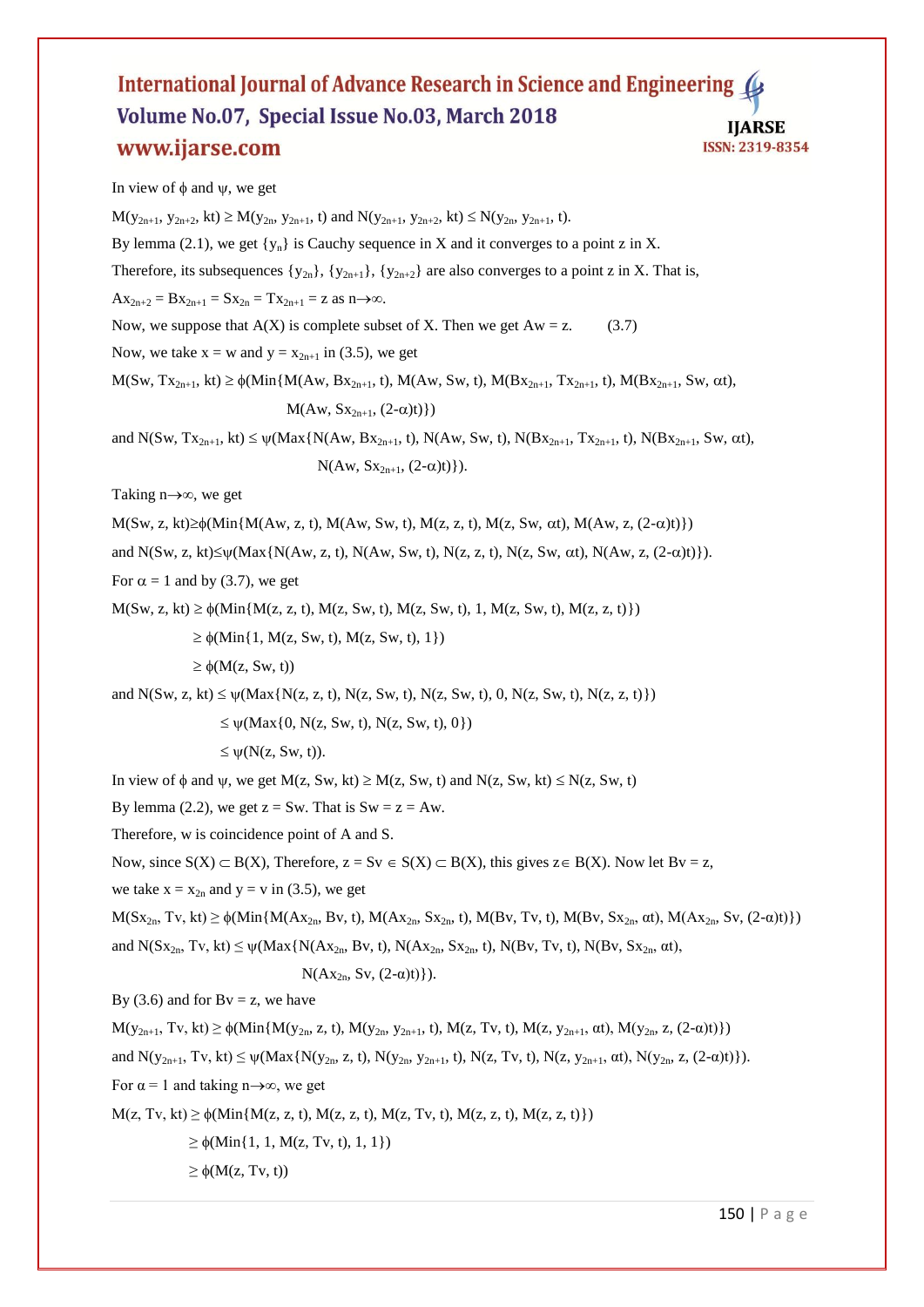and  $N(z, Tv, kt) \leq \psi(Max\{N(z, z, t), N(z, z, t), N(z, Tv, t), N(z, z, t), N(z, z, t)\})$  $\leq \psi$ (Max{0, 0, N(z, Tv, t), 0, 0})  $\leq \psi(N(z, Tv, t)).$ In view of  $\phi$  and  $\psi$ , we get  $M(z, Tv, kt) \geq M(z, Tv, t)$  and  $N(z, Tv, kt) \leq N(z, Tv, t)$ . By lemma (2.2), we get  $z = Tv$ . That is  $Tv = z = Bv$ . Therefore, v is coincidence point of T and B. Now, since (A, S) is weakly compatible, therefore A and S commute at coincidence point. That is ASw = SAw, this gives  $Az = Sz$ . (3.8) And  $(B, T)$  is weakly compatible, therefore  $B Tv = TBv$ , this gives  $Bz = Tz$ . (3.9) Now, firstly we will show thai  $Sz = z$ . Take  $x = z$  and  $y = x_{2n+1}$  in (3.5), we get  $M(Sz, Tx_{2n+1}, kt) \geq \phi(Min{M(Az, Bx_{2n+1}, t), M(Az, Sz, t), M(Bx_{2n+1}, Tx_{2n+1}, t), M(Bx_{2n+1}, Sz, \alpha t)},$  $M(Az, Sx_{2n+1}, (2-\alpha)t)$ and N(Sz, Tx<sub>2n+1</sub>, kt)  $\leq \psi$ (Max{N(Az, Bx<sub>2n+1</sub>, t), N(Az, Sz, t), N(Bx<sub>2n+1</sub>, Tx<sub>2n+</sub>1, t), N(Bx<sub>2n+1</sub>, Sz, αt),  $N(Az, Sx_{2n+1}, (2-\alpha)t)\}.$ From  $(3.6)$  and  $(3.8)$ , we get  $M(Sz, y_{2n+2}, kt) \geq \phi(Min\{M(Sz, y_{2n+1}, t), M(Sz, Sz, t), M(y_{2n+1}, y_{2n+2}, t), M(y_{2n+1}, Sz, \alpha t), M(Sz, y_{2n+2}, (2-\alpha)t)\})$ and N(Sz,  $y_{2n+2}$ , kt)  $\leq \psi(Max\{N(Sz, y_{2n+1}, t), N(Sz, Sz, t), N(y_{2n+1}, y_{2n+2}, t), N(y_{2n+1}, Sz, \alpha t),$ N(Sz,  $y_{2n+2}$ ,  $(2-\alpha)t)$ ). For  $\alpha = 1$  and taking n→∞, we get  $M(Sz, z, kt) \geq \phi(Min{M(Sz, z, t), 1, M(z, z, t), M(z, Sz, t), M(Sz, z, t)})$  $\geq \phi(M(Sz, z, t))$ and  $N(Sz, z, kt) \leq \psi(Max\{N(Sz, z, t), 0, N(z, z, t), N(z, Sz, t), N(Sz, z, t)\})$  $\leq \psi(N(Sz, z, t)).$ In view of  $\phi$  and  $\psi$ , we get M(Sz, z, kt)  $\geq M(Sz, z, t)$  and  $N(Sz, z, kt) \leq N(Sz, z, t)$ . By lemma (2.2), we get  $Sz = z$ . That is  $Sz = z = Az$ . (3.10) Again we will show that Tz = z. Take  $x = x_{2n}$  and  $y = z$  in (3.5), we get  $M(Sx_{2n}, Tz, kt) \geq \phi(Min{M(Ax_{2n}, Bz, t), M(Ax_{2n}, Sx_{2n}, t), M(Bz, Tz, t), M(Bz, Sx_{2n}, \alpha t), M(Ax_{2n}, Sz, (2-\alpha)t)})$ and  $N(Sx_{2n}, Tz, kt) \leq \psi(Max\{N(Ax_{2n}, Bz, t), N(Ax_{2n}, Sx_{2n}, t), N(Bz, Tz, t), N(Bz, Sx_{2n}, \alpha t),$  $N(Ax_{2n}, Sz, (2-\alpha)t)\}.$ From (3.6) and (3.9), we get  $M(y_{2n+1}, Tz, kt) \geq \phi(Min\{M(y_{2n}, Tz, t), M(y_{2n}, y_{2n+1}, t), M(Tz, Tz, t), M(Tz, y_{2n+1}, \alpha t), M(y_{2n}, z, (2-\alpha)t)\})$ and  $N(y_{2n+1}, Tz, kt) \leq \psi(Max\{N(y_{2n}, Tz, t), N(y_{2n}, y_{2n+1}, t), N(Tz, Tz, t), N(Tz, y_{2n+1}, \alpha t), N(y_{2n}, z, (2-\alpha)t)\}).$ For  $\alpha = 1$  and taking n→∞, we get  $M(z, Tz, kt) \geq \phi(Min{M(z, Tz, t), M(z, z, t), 1, M(Tz, z, t), M(z, z, t)})$  $\geq \phi(M(z, Tz, t))$ and  $N(z, Tz, kt) \leq \psi(Max\{N(z, Tz, t), N(z, z, t), 0, N(Tz, z, t), N(z, z, t)\})$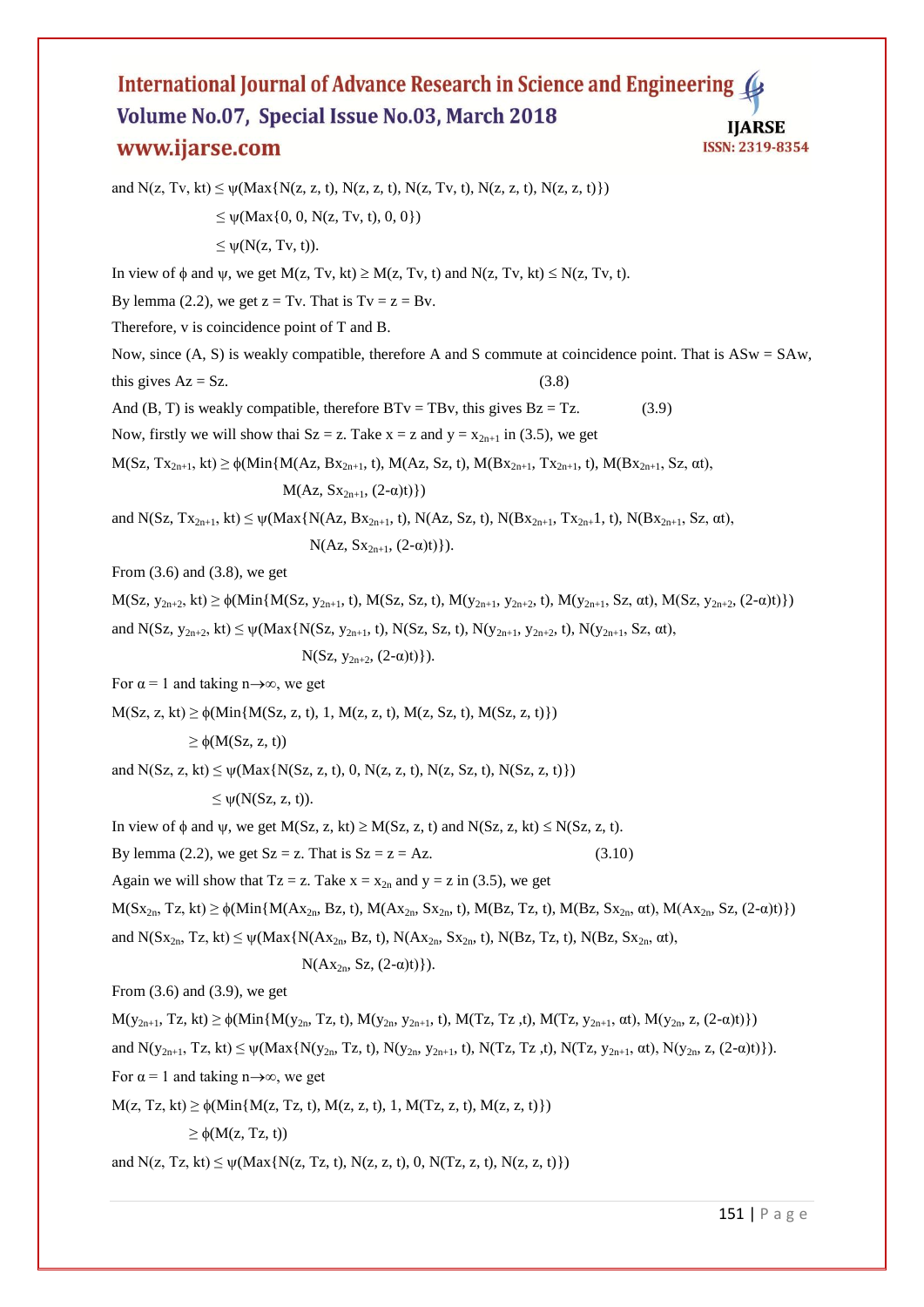### $\leq \psi(N(z, Tz, t)).$

In view of  $\phi$  and  $\psi$ , we get M(z, Tz, kt)  $\geq M(z, Tz, t)$  and N(z, Tz, kt)  $\leq N(z, Tz, t)$ .

By lemma (2.2), we get  $z = Tz$ . That is  $Tz = z = Bz$ . (3.11)

Combining (3.10) and (3.11), we get  $Az = Bz = Sz = Tz = z$ .

Therefore, z is a common fixed point of A, B, S and T.

For uniqueness, let w be another fixed point of A, B, S and T. Then we have  $Aw = Bw = Sw = Tw = w$ .

Take  $x = z$  and  $y = w$  in (3.5), we get

 $M(Sz, Tw, kt) \geq \phi(Min{M(Az, Bw, t), M(Az, Sz, t), M(Bw, Tw, t), M(Bw, Sz, \alpha t), M(Az, Sw, (\alpha-2)t)})$ 

 $M(z, w, kt) \geq \phi(Min{M(z, w, t), M(z, z, t), M(w, w, t), M(w, z, \alpha t), M(z, w, (\alpha - 2)t)})$ 

and N(Sz, Tw, kt)  $\leq \psi(\text{Max}\{N(Az, Bw, t), N(Az, Sz, t), N(Bw, Tw, t), N(Bw, Sz, \alpha t), N(Az, Sw, (\alpha-2)t)\})$ 

 $N(z, w, kt) \leq \psi(Max\{N(z, w, t), N(z, z, t), N(w, w, t), N(w, z, \alpha t), N(z, w, (\alpha - 2)t)\}).$ 

For  $\alpha = 1$ , we get  $M(z, w, kt) \ge \phi(M(z, w, t))$  and  $N(z, w, kt) \le \psi(N(z, w, t))$ .

In view of  $\phi$  and  $\psi$ , we get  $M(z, w, kt) \geq M(z, w, t)$  and  $N(z, w, kt) \leq N(z, w, t)$ .

By lemma (2.2), we get  $z = w$ . Hence z is unique common fixed point of A, B, S and T.

If we take  $T = S$  in Theorem (3.1), we have the following result.

**COROLLARY (3.2):** Let  $(X, M, N, *, \Diamond)$  be an intuitionistic fuzzy metric space. Let A, B and S be mappings from X into itself satisfying:

 $(3.12)$  S(X)  $\subset$  B(X) and S(X)  $\subset$  A(X);

 $(3.13)$  if one of A(X), B(X) and S(X) is complete subset of X;

(3.14) A and S have a coincidence point;

(3.15) B and S have a coincidence point;

(3.16) there exists  $k \in (0, \frac{1}{n})$  and t o 0 such that

 $M(Sx, Sy, kt) \geq \phi(Min{M(Ax, By, t), M(Ax, Sx, t), M(By, Sy, t), M(By, Sx, \alpha t), M(Ax, Sy, (\alpha-2)t)})$ 

and N(Sx, Sy, kt)  $\leq \psi$ (Max{N(Ax, By, t), N(Ax, Sx, t), N(By, Sy, t), N(By, Sx,  $\alpha t$ ), N(Ax, Sy, ( $\alpha$ -2)t)})

for all x,  $y \in X$ ,  $\alpha \in (0, 2)$  and  $\phi \in \phi$ ,  $\psi \in \psi$ . If the pair  $(A, S)$  and  $(B, S)$  are weakly compatible then A, B and S have a unique common fixed point in X.

**EXAMPLE (3.1):** Let  $X = \{\frac{1}{2n}, n = 1, 2, 3, ...\} \cup \{0\}$  with the usual metric and, for all  $t > 0$  and  $x, y \in X$ , define (M, N) by

 $M(x, y, t) = \begin{cases} \frac{t}{t + |x - y|}, & t > 0 \\ 0 & t = 0 \end{cases}$  and  $N(x, y, t) = \begin{cases} \frac{|x - y|}{t + |x - y|}, & t > 0 \\ 1 & t = 0 \end{cases}$ 

Cleary,  $(X, M, N, *, \Diamond)$  is a intuitionistic fuzzy metric space, where  $*$  and  $\Diamond$  are defined by a  $*$  b = Min{a, b} and  $a \Diamond b = Max\{a, b\}$  respectively. Let A, B, S and T be defined by

$$
Ax = \frac{2x}{8}
$$
,  $Sx = \frac{2x}{6}$   $Bx = \frac{2x}{12}$ ,  $Tx = \frac{2x}{6}$  for all  $x \in X$ .

Then, we have  $A(X) = \{\frac{2}{8n}, n = 1, 2, 3, ...\} \cup \{0\} \subseteq \{\frac{2}{4n}, n = 1, 2, 3, ...\} \cup \{0\} = S(X)$